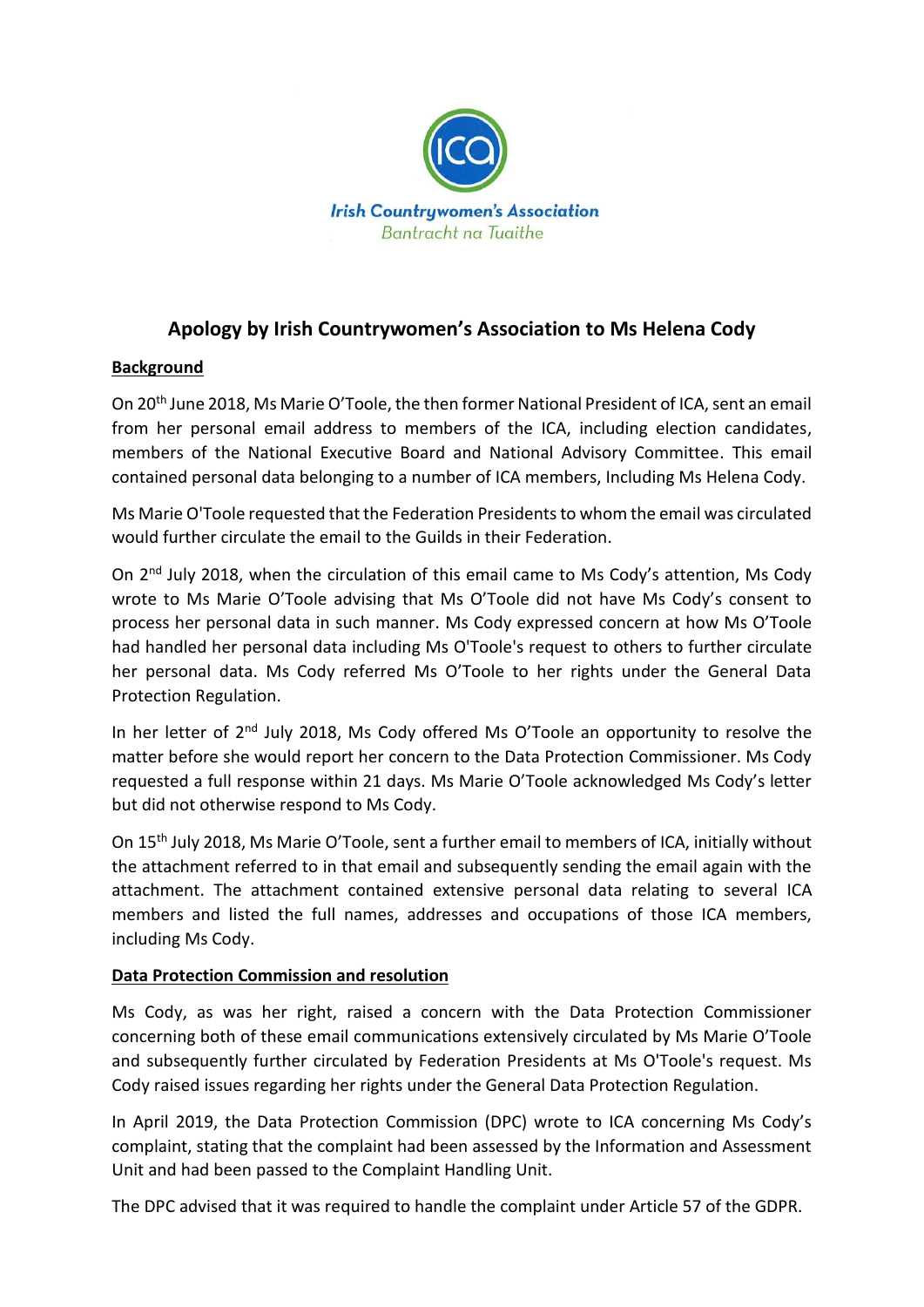The DPC advised that if the complaint was not resolved amicably under section 109(2) of the GDPR, that the DPC under the complaint handling process may take action under section 109(5) of the GDPR.

The ICA National Executive Board 2018-2021 were tasked with addressing the matter which was accepted by the DPC for processing as a complaint under the GDPR.

At all times Ms Cody was amenable, in the first instance, to trying to reach an amicable resolution of her complaint rather than proceeding with other means of addressing it.

Unfortunately, due to COVID-19 and other reasons, there was a tardiness in addressing the matter and a meeting with Ms Cody was not held until 26<sup>th</sup> May 2021. The matter was not finalised before that Board's term of office ended three days later on 29th May 2021.

Therefore, it became the responsibility of the current ICA National Executive Board to progress the matter to conclusion.

The Board wishes to express its thanks to Ms Cody for her forbearance in this matter and for continuing to engage with ICA to facilitate ICA in reaching an amicable resolution.

## **Apology**

The National Executive Board, on behalf of ICA, apologies to Ms Helena Cody for the inappropriate circulation of Ms Cody's personal data by Ms Marie O'Toole in the emails of 20th June 2018 and 15th July 2018 and attachment thereto.

The National Executive Board apologies for the manner and extent of the circulation of Ms Cody's personal data, including the further circulation by Federation Presidents at the request of Ms Marie O'Toole.

While the personal data of Ms Cody and other members was sent by Ms Marie O'Toole from Ms O'Toole's personal email and computer and was done without the prior knowledge of the then Board of ICA, the NEB accept that the ICA should have acted to address Ms O'Toole's actions. The National Executive Board apologies to Ms Cody for the failure of the National Executive Board ICA to address the matter at that time.

In her complaint Ms Cody referred to the severe negative impact on her subsequent dealings with ICA, which ICA accepts as true. The Board acknowledges the hurt Ms Cody experienced and the impact on her subsequent interactions with ICA and the anxiety caused to Ms Cody and the Board apologises on behalf of the ICA for same.

### **ICA compliance with GDPR**

During this process Ms Cody highlighted that ICA had not updated its website with the current GDPR a considerable time after the GDPR had come into force. We thank Ms Cody for drawing our attention to this. ICA has since updated its website as required.

Ms Cody has not sought any personal compensatory element but proposed, in support of ICA compliance with the GDPR, that ICA might consider funding a staff member and Board member to attend a GDPR training by The Wheel.

The National Executive Board, at its meeting of  $11<sup>th</sup>$  September 2021, agreed that a member of staff and a Board member would attend this training.